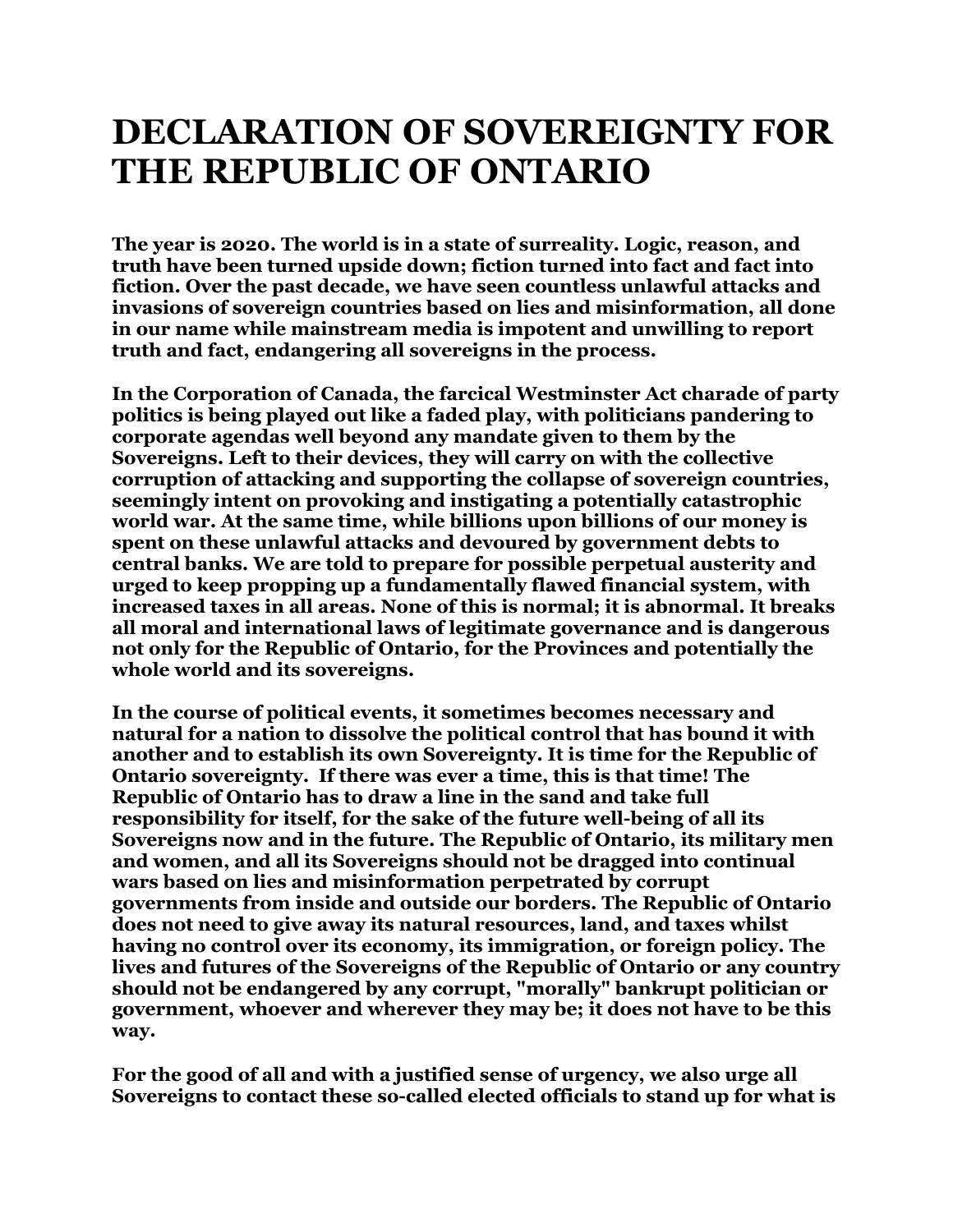**right. Impeach any government and politician that continue to endanger all our lives and futures by committing unlawful wars and a corrupt financial agenda. We also urge all our public civil servants, all employees, and the mainstream media to stand up for what is right, challenge and expose all unlawfulness and wrongdoings; No one wants to, has to, or deserves to live in a climate of constant fear and threat. We have every right to live in hope and in the pursuit of happiness, liberty, and Sovereignty, as sovereigns and as nations.**

**As we support evolution and the improved accountability it has brought to the Republic of Ontario within its limited powers, we believe that full Sovereignty under a written constitution is the only real, just, and accountable way for any country to exist. It is ultimately pointless for Ontario Corporation politicians and the Ontario population to keep looking to Westminster to solve its major ills, "We the Sovereigns" of the Republic of Ontario hold the key to our future, security, and well-being. When push comes to shove, no one will have the Republic of Ontario's back unless we have it ourselves. The sovereigns and politicians of this unlawful Ontario Corporation must be put aside, political party partisanship for the sake of all our future security and prosperity, and in order to avoid future conflicts and crises. (Only we can do it and demand it).**

**We hereby put our faith in the Republic of Ontario's Sovereigns to take charge of their own country and destination. To instate full self-government under the Republic of Ontario Sovereignty as is written in our Republic of Ontario Constitution. To not accept control and authority of a corrupt government or any other proclaimed authority from inside or outside of our borders. To call for the End of the Westminster Government. To honor our Republic of Ontario Constitution (Declaration regarding Non Self Governing Territories), so that all the Sovereign of the Republic of Ontario and their descendants can go on to form and shape their new Sovereign Republic of Ontario. Develop their future through the ways decided upon by the Republic of Ontario's Sovereigns and no one else.**

**The Sovereigns call for an Executive Administration, Judiciary, and Republic of Ontario Treasury as part of a Sovereign Republic of Ontario's Administration. The Sovereigns call on the current devolved Ontario Corporation and Unlawful Government to be superseded, succeeded, and replaced by a real independent fully Sovereign Republic of Ontario administration, operating within a fully Sovereign Republic of Ontario. All of these will be answerable to the Sovereigns of the Republic of Ontario. These are the natural, lawful, unalienable, and sovereign rights of the Sovereigns of the Republic of Ontario to determine their own relations with other nations, for the Republic of Ontario to determine its administrative, economic and cultural life in accordance with its own needs and aspirations.**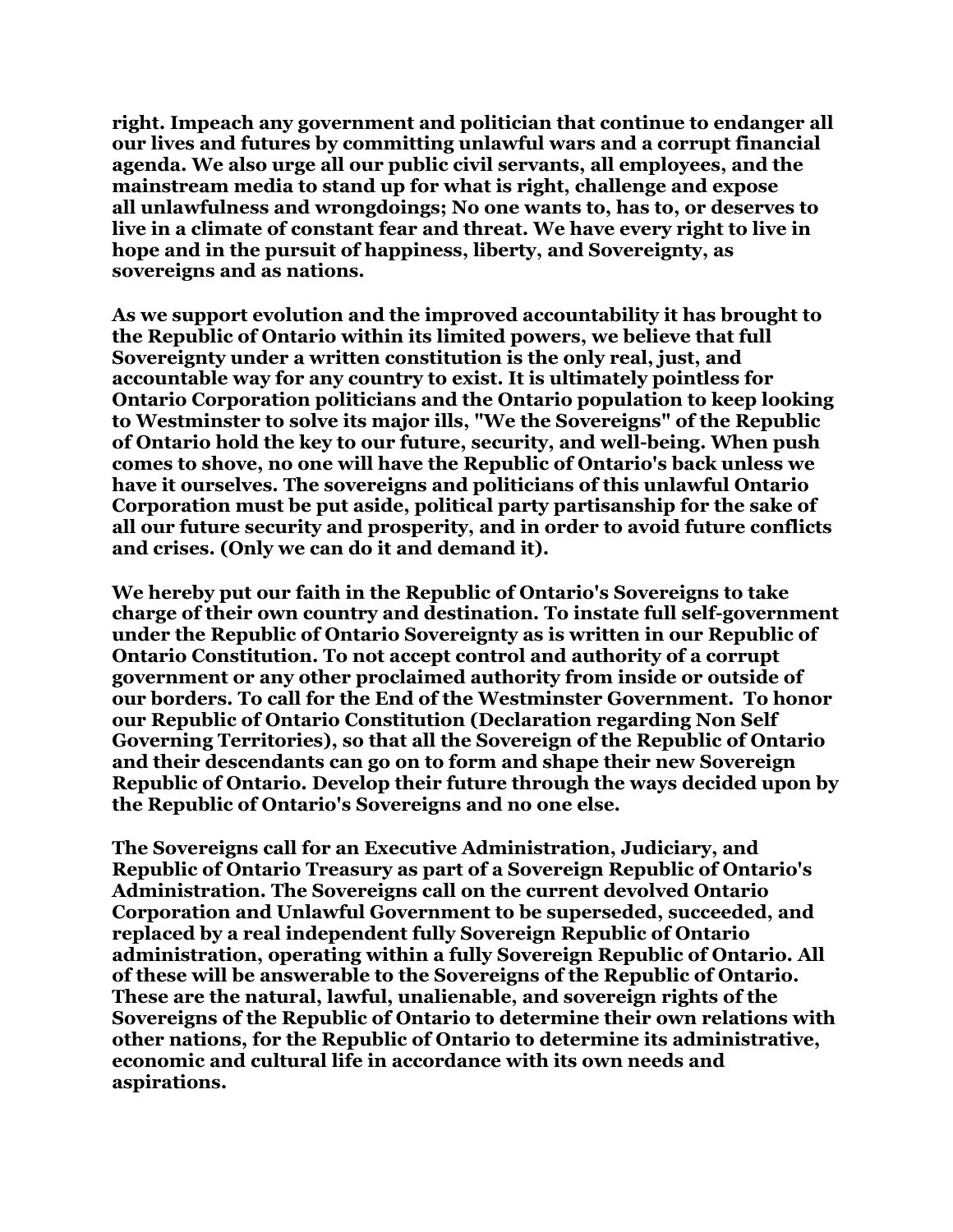**The Sovereigns call on the Republic of Ontario administration to reestablish a new Judicial Law and court system in the Republic of Ontario. This will mean an end to the antiquated unlawful entities (Canada Corporation and Ontario Corporation). A Sovereign Republic of Ontario Judiciary will be implemented in our Republic of Ontario Constitution to be implemented in a lawful agreement that will transition this process to the devolved Ontario Provincial Corporation. The Sovereigns state that the Republic of Ontario never entered into a political union with Canada or England; the laws in the Canada Acts, that Canada adopted on July 1st, 1867, as a new province, never entered Confederation in Ottawa, Ontario's capital. Where only a judicial annexation and an incorporation done by the Dominion of Canada was never ratified by the Sovereigns of the Republic of Ontario.** 

**The Sovereigns of the Republic of Ontario call for the full and proper implementation of the Republic of Ontario. (Declaration regarding Non-Self Governing Territories). In Which Canada, Province has signed, and that clearly requires that Canada commit to achieving full self-government to all dependent territories. Willfully assist them in the progressive development of their free political institutions and to commit to ensuring that the full political, economic, social, and cultural rights and freedoms of these territories be implemented until such time as Ontario Sovereignty has been accomplished.**

**The Republic of Ontario Sovereigns call for a transferrable economic agreement whereby the full financial budget of Ontario Corporation is transferred from the International Monetary Fund, the Bank of Canada Treasury to the Sovereign Republic of Ontario Treasury. A transfer of economic reigns will allow the Sovereigns of the Republic of Ontario time to invest in infrastructure and renewable energy projects, build up pensions and legacy funds so that it will be ready for complete economic freedom as is required and signed: \_\_\_\_\_\_\_\_\_\_\_\_\_\_\_\_\_, by the de-facto Canada corporation under the above mentioned Sovereign Republic of Ontario Constitution "Declaration regarding Non-Self Governing Territories." The Sovereigns of the Republic of Ontario call for the Republic of Ontario Treasury Fund to always be accountable to the Sovereigns of the Republic of Ontario. All money shall be given, not lent, non-repayable, and interest-free to the Republic of Ontario Administration by the Republic of Ontario Treasury Fund. All pensions, current savings accounts belonging to and earned by the Republic of Ontario's Sovereigns will be guaranteed by law and completely separated from any gambling financial sectors.**

**The Sovereign(s) of The Republic of Ontario will NOT be responsible for any debt incurred by the de-facto Canada Inc. Canada Inc. debt will not be transferable to The Republic of Ontario if it was incurred without the consent of, and without benefiting, the Sovereigns.**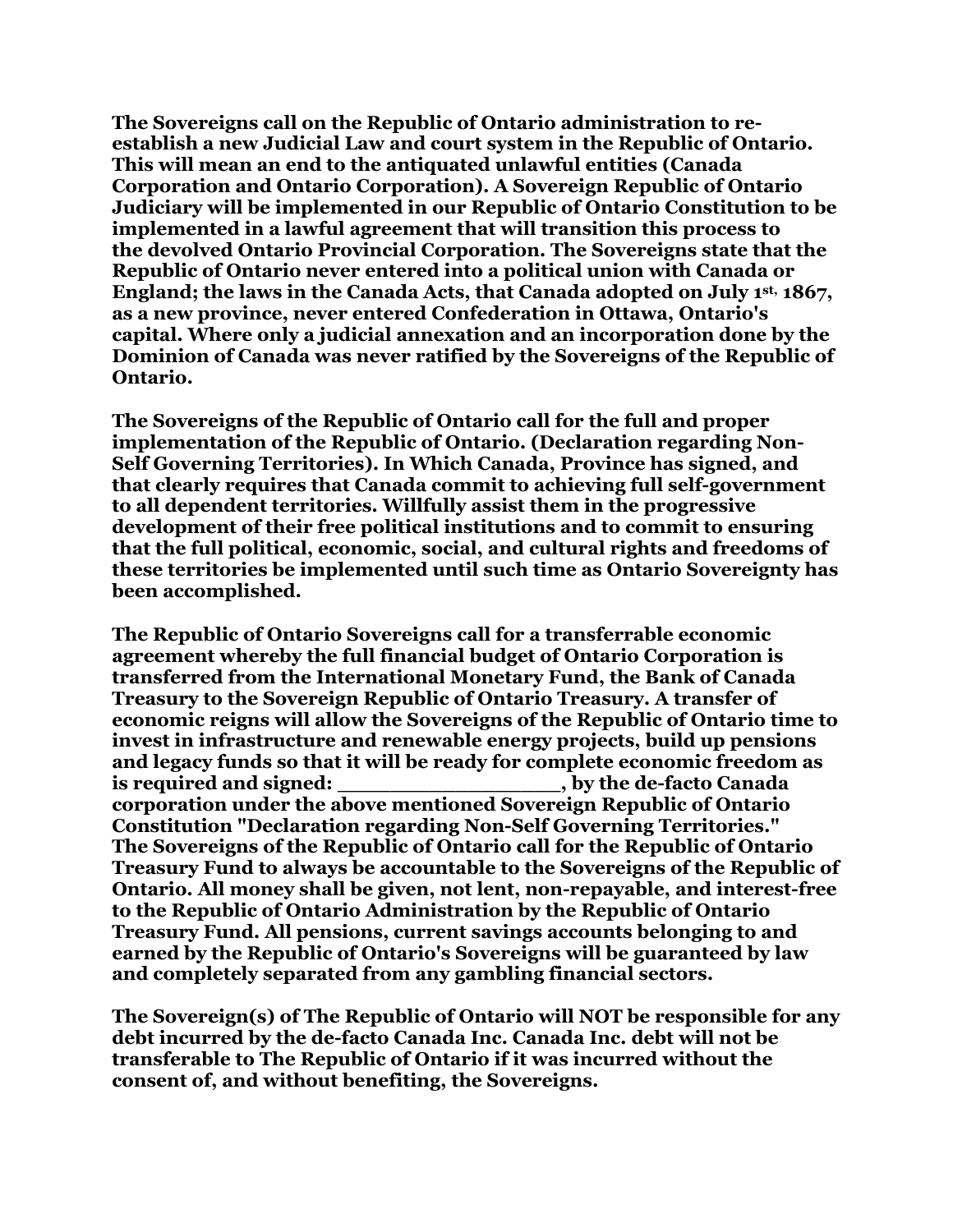**The Sovereigns of The Republic of Ontario do not recognize any contracts or regulations that were passed or implemented by the Illegal and unlawful Canada Corporation. This requires an immediate investigation within all National and International Trade Deals.** 

**The Sovereigns of the Republic of Ontario will now lead the world in removing the fraud of the Paris Climate Accord.** 

**Everything that we found on the Republic of Ontario belongs to the Sovereigns of the Republic of Ontario.**

**The Sovereign Republic of Ontario will establish and regulate an exclusive Republic of Ontario National Power Grid, which will link and unify all the currently unconnected electrical lines so that all of the Republic of Ontario's power is connected. All excess energy of the Republic of Ontario can be sold at a profit to countries outside of the Republic of Ontario. The Sovereign Republic of Ontario Administration will establish and regulate its drinking water resources and reservoirs. It will be a priority of the Republic of Ontario to attempt to provide the best quality potable water to every community where possible, with access to filtration systems where needed.**

**The Republic of Ontario will make sure that entities outside of the Republic can no longer harvest the Republic's natural resources and are no longer licensed to harvest the Republic's natural resources.**

**The Republic of Ontario, as a nation, profits fully from its own resources. The Sovereign Republic of Ontario, to be economically and nationally strengthened, will take back control of the existing rail lines and build new rail lines and routes where needed.**

**The Sovereign Republic of Ontario will instruct all institutions and services that serve the Sovereigns of the Republic of Ontario to build and base all military veteran or rehabilitation centers for ex-servicemen and women in the Republic of Ontario. All other institutions, foundations, and societies whose prime concern is to represent the interests of the Sovereigns of the Republic of Ontario and all its sovereigns must be rooted in the Republic of Ontario and answerable to the Republic of Ontario.**

**The Sovereign Republic of Ontario has a long and proud military history, and we want this to continue. All Armed Forces, Air Force, Police Services, and First Responders for the Republic of Ontario to be under the full commitment of a sovereign administration. The Republic of Ontario military bases to be based in either existing or new bases. We do advocate and can deploy a modern, flexible military for the purpose of the full defense of the Republic of Ontario and its Sovereigns. In the case of our neighbors' mutual protection and military defense, we advocate a treaty of alliance between the military forces of the US Republics and all other Nations and surrounding areas. We would also advocate signing defense treaties in these nations only if they are lawful and moral.**

**The Republic of Ontario will offer an opportunity for greater cooperation and understanding between all the countries and sovereigns of our**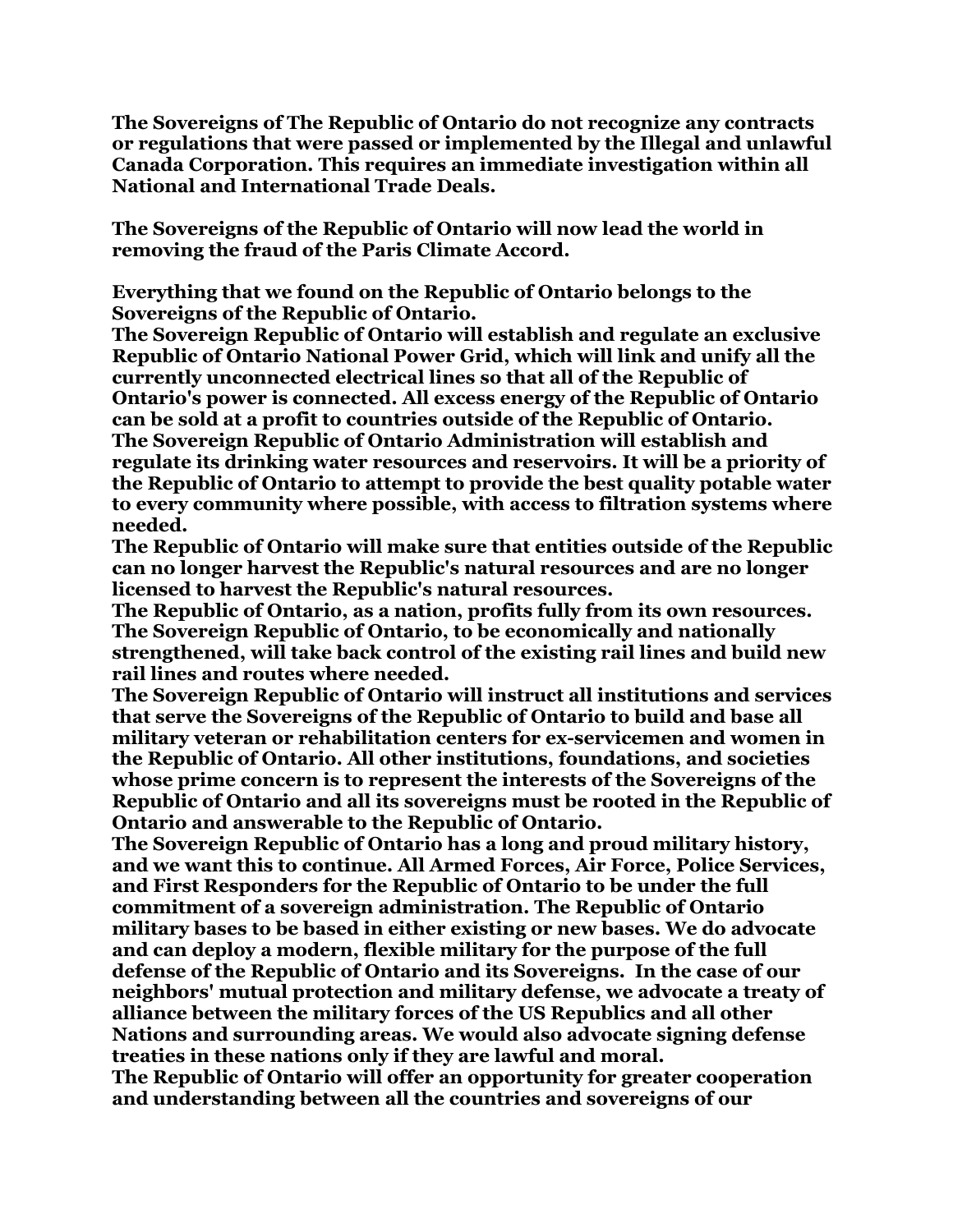**neighboring borders. Our neighbors in the surrounding area, when needed, will meet as equal nations in the name of friendship and mutual respect. The Republic of Ontario wants to build and establish an even better and more productive relationship with all other nations of the world. The Republic of Ontario fully supports other nations that want to establish their Sovereignty.**

**All Sovereigns are created equal. Sovereignty belongs to the Sovereigns of the Republic of Ontario and to all Sovereigns and not to anyone Sovereign or any government based here or in another country. Anything that suggests or undermines these basic rights of fundamental law and sovereign liberty will not be permitted. The sovereigns of The Republic of Ontario shall run their own country by putting their faith and trust into their administrators, who are the employees of the Sovereigns and not the other way round.**

**Self-determination is an inherent right! It isn't lawful or sustainable for the Republic of Ontario's Sovereigns to be enslaved by the Globalist World Government and Crown that can seize and stop our lawful rights to liberty and freedom. The Sovereigns of the Republic of Ontario have a duty to fight for what is best for their Sovereignty, now and in the future. The Republic of Ontario sovereigns deserve administrators who will fight for what is best for the Republic of Ontario sovereigns all the time and in all areas. This has never been the case, and we are ending this charade for the safety and wellbeing of ourselves and future generations of Sovereigns. The Republic of Ontario has long surpassed the stage of calling for full Sovereignty based solely on political, historical, or ideological differences. The Republic of Ontario now recognizes that its reasons and call for Sovereignty are as urgent as they are many and varied: energy and water safeguarding projected environmental change, reckless global financial agendas, illogical and unreasonable increases in local, national and international taxes, immigration and foreign policy, and our need to defend our unique social and cultural values being obvious examples. All the Republic of Ontario's Sovereigns invites all sovereigns and their descendants who have left Ontario to return. The Republic of Ontario welcomes all sovereigns to contribute and partake in its present, future and fully support and recognize our sovereign rights from all sovereign nations. Only through good leadership, foresight, and sensitive long-term planning can we make sure that the Republic of Ontario is ready to deal with the global, economic, environmental, and political instabilities. Controlling our natural resources, our economy, and immigration. This will allow us a harmonious and well-assimilated society within our economic capabilities and resources. Without full Sovereignty, the Republic of Ontario will literally be drained of its powers and energy and become bankrupt and forever dependent.**